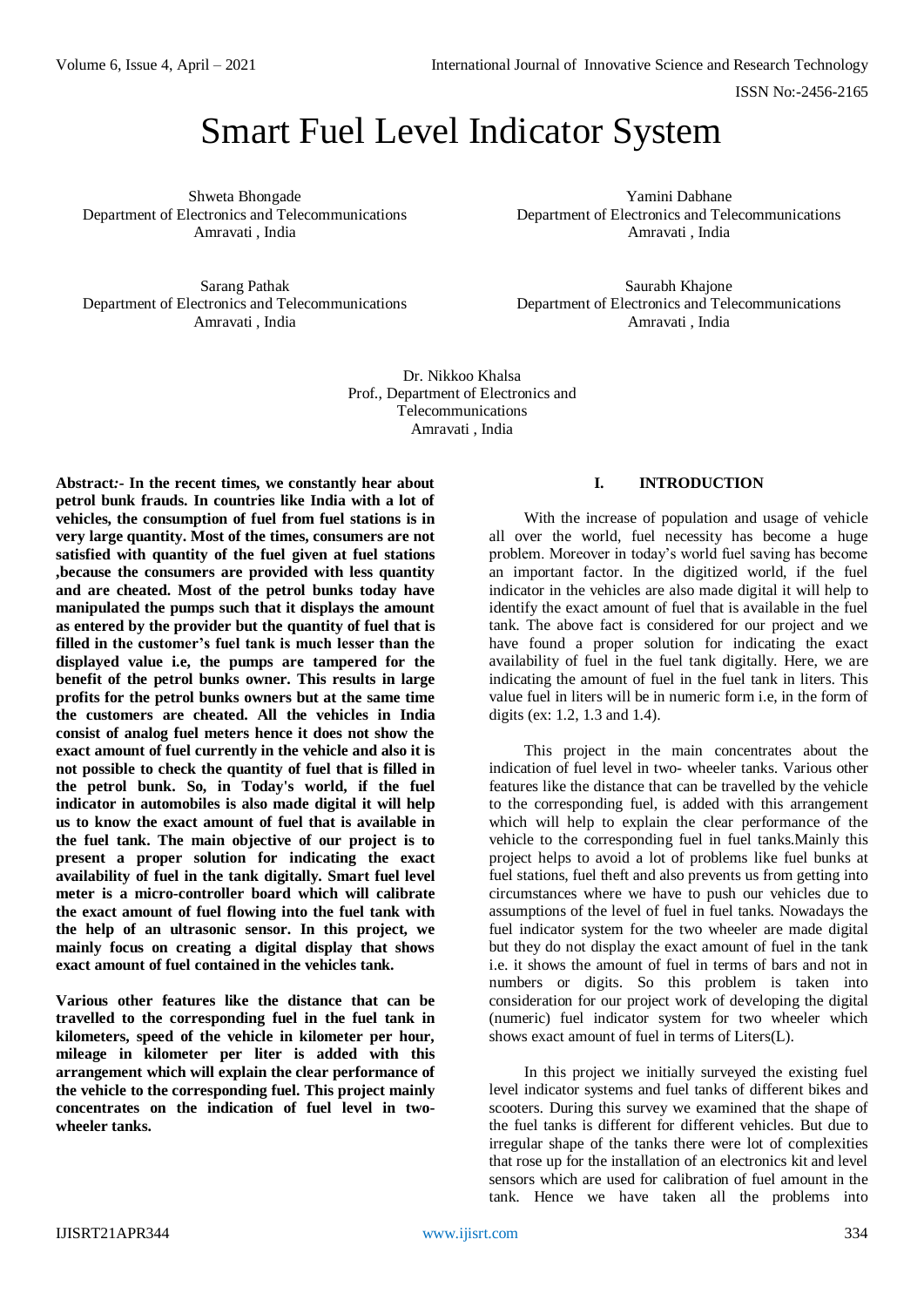consideration and prepared a project and found an appropriate solution to it. The fuel level indicator system can be used for any type of fluid and the level is automatically detected and displaying the output on LCD.

#### **II. LITERATURE REVIEW**

Till now ,the accuracy of the fuel level measurement in fuel level indicators has not been of great importance. The purpose of measuring the fuel level in the fuel tank has been to present the information on the dashboard with a fuel level meter. Instead of accuracy the two most important factors are to avoid rapid changes in the fuel level displayed and the meter must indicate that the tank is empty when the fuel level is below a predefined level. This system is not capable to provide the exact value of fuel level in the fuel tank. Also such system cannot protect us from getting cheated at petrol pumps as they costs us more for less amount of fuel filled. So it becomes necessary for developing such a system which gives exact (numeric) value of fuel in fuel tank.

## **III. BLOCK DIAGRAM**

The block diagram of the smart fuel level indicator system consists of a tank, an ultrasonic sensor, a power supply, an Arduino, an LCD, and a Hall effect sensor.

The proposed system aims in measuring the fuel in the vehicle tank using ultrasonic sensor. The ultrasonic sensor has a better accuracy and and it is easy to calibrate and interface it with an Arduino controller which is used for our project work. The ultrasonic sensor sends ultrasonic waves and reflects it back to the receiver of the ultrasonic sensor. In this way we can find the level of fuel in the fuel tank if we know the time required by the ultrasonic waves to travel. We have used an arduino because it is more reliable than the 8051 controller. In addition to this we have also used Hall Effect sensor which will calculate the mileage of the vehicle. The Hall Effect sensor will count the number of rotations done by the wheel of the vehicle and accordingly it will calculate the mileage of the vehicle.

In this arrangement , the ultrasonic sensor is directly connected to the fuel tank of the vehicle. Accordingly the ultrasonic sensor will find the level of fuel in fuel tank in litres. The Hall Effect sensor is connected to the wheel of the vehicle with the magnet connected on one of the spoke of the vehicle. So it will calculate the number of rotations easily. And the distance covered by the vehicle can be easily calculated by knowing the rotations.

In this arrangement, ultrasonic sensors are connected to the fuel tank of the vehicles whose output is given as input to the Arduino. The output of the Hall effect sensor is also given as input to the Arduino. The power supply is connected to the Arduino. After all the inputs or data are given to the Arduino, the code is executed and the desired outputs like fuel in liters, the distance that can be travelled by vehicle in kilometers, speed in kilometers per hour, and mileage in kilometers per liter is displayed on the LCD.

# **IV. REQUIREMENTS HARDWARE USED**

# 1) ARDUINO RS-328:

Features of Micro-controller ATmega328:

- 1. Operating Voltage: 5V.
- 2. Input Voltage (recommended): 7-12V.
- 3. Input Voltage (limits): 6-20V.
- 4. Analog Input Pins: 6.
- 5. DC Current per I/O Pin: 40 mili Ampere.
- 6. DC Current for 3.3V Pin: 50 mili Ampere.
- 7. SRAM: 2 KB (ATmega328).
- 8. Digital I/O Pins: 14 (of which 6 provide PWM output).



2) Ultrasonic Sensors: Ultrasonic sensors are the devices that generates or sense the ultrasound energy. They are divided into three broad categories: transmitters, receivers and transceivers. Ultrasonic sensors works on the principle of echo. The Ultrasonic waves are sent to an object and the reflected waves are received by the sensors.

These sensors are easy to install. Generally, any opening above the tank, such as vent pipe can accommodate these sensors. This means the tank need not to be modified , by drilling holes just for a sensor installation. Also, they need not to be in contact with the fuel during measurement of fuel level. That means it can work effectively even in corrosive environments.



3) LCD Display: It features 20x4 means that 20 characters can be displayed in each of the 4 rows of the 20x4 LCD, thus a total of 80 characters can be displayed at any instance of time. It features 5X8 dots with cursor. It has a built in controller.. It operates on +5V power supply. It posses 1/16 duty cycle.



4) Hall effect sensor: Hall effect sensors is consists of a thin piece of p-type semiconductor material that passes a continuous electric current through itself. When the hall effect sensor is placed within a magnetic field, which is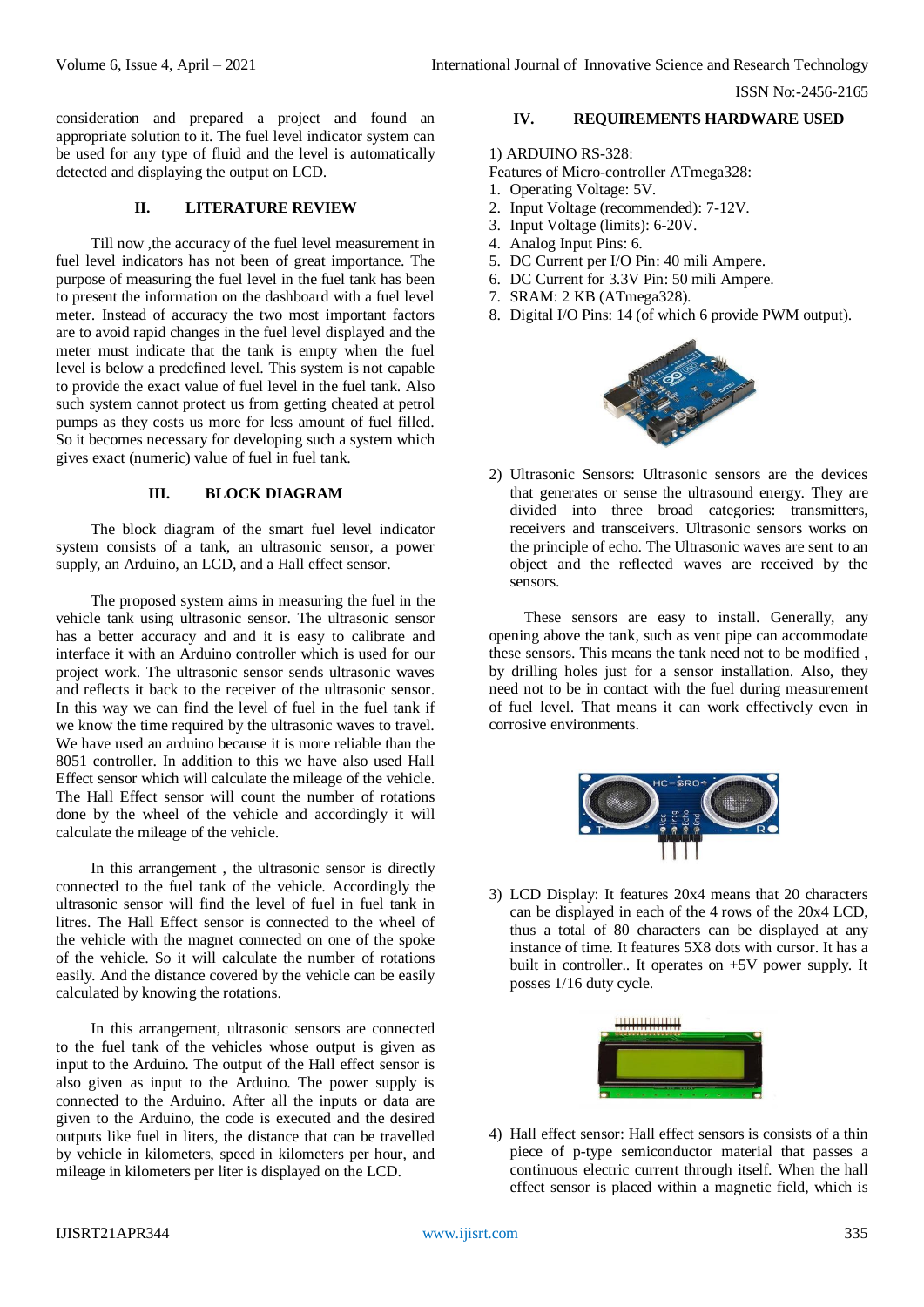constructed at right angle to the device, the magnetic flux lines exert a force on the semiconductor material. Generally , a south pole is used to generate a potential difference across the device and the effect of generating measurable voltage by using magnetic field is called Hall effect.

The Arduino Hall effect sensor code can be used to detect a magnet and counts the number of times it detects it.



5) Flow sensor: A flow sensor is an electronic device that measures or regulates the flow rate of liquids and gases with pipes and tubes. They are generally connected to guages to render their measurements but can also be connected to computers and digital interfaces.

Flow sensors are able to detect leaks, blockages , pipe bursts and any changes in liquid concentration due to contamination or pollution. Flow sensor can detect the amount of fuel flow having 0.3 to 6 liter per minute flow rate.



. 6) Power Supply: The Arduino board can operate on an external voltage supply of 6 to 20 volts. If it supplied with voltage less than 7V, however, the 5V pin may supply less than five volts and the board may be unstable. If used more than 12V supply , the voltage regulator may overheat and it may damage the Arduino board. The recommended range is between 7 to 12 volts.



## **V. WORKING**

- In this system, the Arduino RS-328 controller is used. This controller is extremely helpful to utilize, and the coding or programming of this controller is additionally simpler.
- Here we also use the hall effect and ultrasonic sensors
- The ultrasonic sensor and flow sensor is installed in the fuel tank to sense the level of petrol.
- The hall effect sensor is used to count the rotation of the wheel.
- The Arduino sends a trigger to the ultrasonic sensor at a regular interval of time which in turn makes the transmitter emit an ultrasonic pulse. This pulse hits the surface, reflects, and returns. The receiver on the sensor picks up this pulse and reports it to the microcontroller.
- The Arduino keeps the track of the time it takes for the above process to complete and then calculates the distance using a formula.
- Distance travelled bu the wave =  $(T \times Speed \text{ of wave}) / 2$
- Where,  $T =$  time taken by the wave to transmit and reflect.
- The whole term is divided by 2 because Time is the combination of time required for come and go of wave.
- The distance calculated using ultrasonic sensors is then sent to the Arduino which has to be calibrated to obtain the level of fuel in liters.
- In addition to this, the hall effect sensor is used. It is connected to the wheel of the vehicle with the magnet on one of the spokes of the vehicle.
- So it will easily calculate the number of rotations and the distance covered can be easily calculated by knowing the rotations.
- The distance travelled can be calculated using the formula:
- Distance travelled  $=$  (circumference x number of rotations).
- After calculating the distance travelled, we can find the mileage using the formula:
- Mileage  $=$  ( distance travelled / Quantity of fuel consumed )
- The quantity of fuel consumed is calculated by the flow sensor connected at the outlet of the tank.
- After receiving the value of the quantity of fuel that remains in the tank, we get the estimated distance that can be covered by the vehicle with the corresponding fuel to remain in the tank with the same formula of mileage:
- Estimated distance = mileage x Quantity of fuel remaining in the tank
- All these entities are calculated by the Arduino using the inputs coming from ultrasonic sensors, flow sensors and hall effect sensors which is then displayed on the LCD.